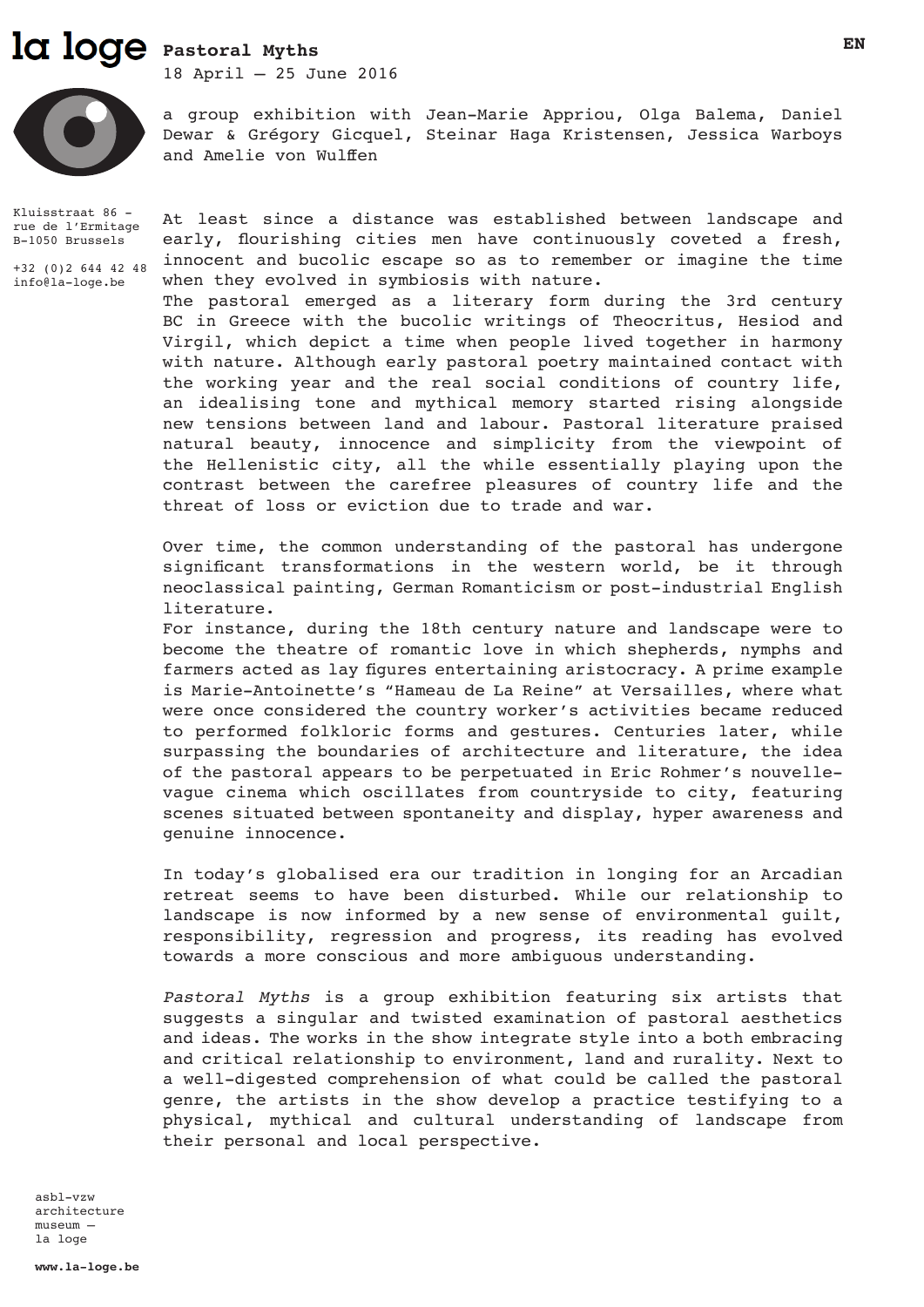The two large paintings by **Amelie von Wulffen** demonstrate the artist's playful ability to collage various pictorial genres and temporalities into one same work.

Although figurative, her works surpass the subject and highlight a symbolic conflict that interferes with our relationship to the construction and perception of images.

Von Wulffen is interested in how seemingly realistic styles create images that are very far from reality. Indeed, the displayed paintings seem to perform styles, growing from the tradition of German Romanticism to exaggerated science fiction. In addition to these works, a daybed merges various readings of what could be identified as emotion-driven regionalist aesthetics. The ambiguous trinity contained in this sculpture forces the viewer to consider the possible link between traditional and rustic ornamental painting, an interwar period etching of a Bohemian village and neo-hippy Tiedye patterns.

In only a few years of time, **Jean-Marie Appriou** has developed a demanding and ambitious artistic practice featuring a remarkable sense of alchemy, experimentation and physicality. In his sculptures technical procedures and gestures inherent to pottery, glass blowing and foundry become enmeshed with complex narrative mechanisms. The figurative universe of the artist freely invokes imageries and mythologies belonging to the medieval era, surrealism, symbolism, science fiction and the Renaissance. For *Pastoral Myths* Appriou has created an ensemble of sculptures consisting of a beekeeper and two cypresses. The scene depicts an ingenuous apiculturist delivering a bouquet of hydrangea under the escort of trees that seem to have come right out of a Renaissance landscape. An analogical link emerges between the production process of the sculptures - which all had to go through fire before existing as eternal figures - and the narrative elements inherent to the scenery, oscillating between a message of hope and a funeral procession.

Around 1814, Norwegian painters were employed to participate in a campaign aimed to construct a singular visual identity for their country. What is known as Norwegian romantic nationalism is an artistic movement that emerged from collecting and creating a documentary overview of the uniqueness of the country's nature and folklore. Paralleling this dynamic of assignments, which largely contributed to develop both what can be called official state art and a national mythology; **Steinar Haga Kristensen** has been commissioned to create a new work around the theme of pastoral painting. What we see at La Loge is an architecture conceived in the pure

tradition of vernacular Scandinavian buildings, employing *laftehus*  (log-timbered constructions) and *rosemaling* (decorative painting on wood using stylized flowers) techniques. Its interior has been decorated with ornamental scenes featuring the days and doubts of an artist and his haunting artistic protagonists. The series of paintings covering the walls are both appropriations of Haga Kristensen's own work and famous scenes borrowed from some of his colleagues. *Les origines moqueuses (Le scepticisme du doute 01)* pursues Steinar Haga Kristensen's incisive and critical pilgrimage through the styles, cycles and politics of art making.

The artist duo **Daniel Dewar & Grégory Gicquel** have been working together for almost two decades. Far from being a fantasy or a romantic myth, their studio located off the coast in Brittany stands as a real space of work that shapes a specific kind of labour and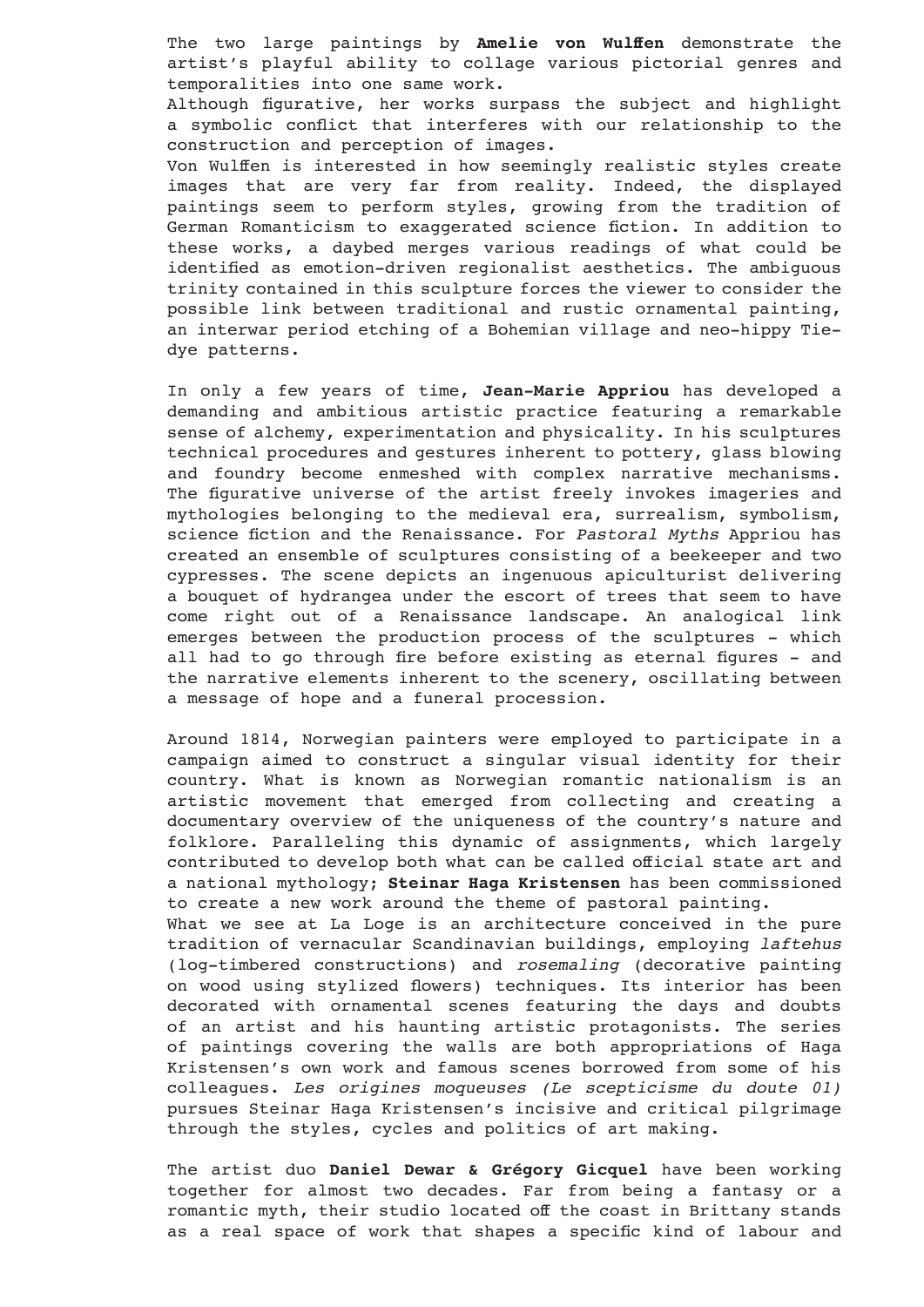attitude. *Le Menuet* and *Legs* are part of a series of stop motion films realised in 2012. Staged within carefully selected landscapes surrounding the studio and using local clay, the short videos visually and physically integrate the environment to the work. In the same way the pastoral stands as an idealised vision of rural life, being naked or dancing naked in a wild territory is a way for the artists to fantasize the reality of their own surroundings and conditions. The two works presented in the exhibition share an imaginary vision in which sculpture appears and disappears and where carefree bodies entertain themselves while modifying their status towards repetitive and formal figures. The films are illusions, making us believe in a possible domesticity, mobility and high-speed multiplication of sculpture; some of the recurring concerns within Dewar and Gicquel's practice. The medium of sculpture takes on its full meaning in both animations as it unites physical, conceptual, figurative, and representative qualities.

Be it in her films, sculptures, paintings or performances, land always acts as a concrete and narrative element within **Jessica Warboys**' works. Not far from the tradition of Theocritus' *Idylls*, the sound piece *Super Scenic* begins like a pastoral poem, exploring the countryside as a space for metaphors. Initially mirroring a cinematic technique, the narrative pans from the sky to the ground as we are invited to imagine scenery, props, natural objects and sensations. A system of cuts and loops gradually intervenes – phrases are repeated, words change order or drop out to later reappear like choreographed actors.

Similar circular movements, associations of ideas and visual echoes can be found in *La Forêt de Fontainebleau*, a both intuitive and theatrical film pushing the viewer to step into the lines of desire sketched out by the artist across a semi-fictionalised sylvan landscape.

**Olga Balema** works with found, readymade and fabricated objects, moving fluently between various stylistic reference points, which range from minimalism to Pop Art to industrial agriculture. Through her sculptural works, she tackles themes such as overproduction, problematics of excess and consumer behaviour. The series of feeding troughs presented in the exhibition were collected by the artist and have consequently been standardized with the green and yellow corporate identity belonging to John Deere, the well-known American company which has excelled in the development of agricultural technology for almost two centuries.

More than any other works in the exhibition, Balema's sculptures subtly tickle the sensation of guilt and resignation that accompanies contemporary man in his relationship to the environment. In their sleek painted state the wooden troughs appear to be the perfect expression of a consensual statement about the way humans (ir-) reversibly shape their land.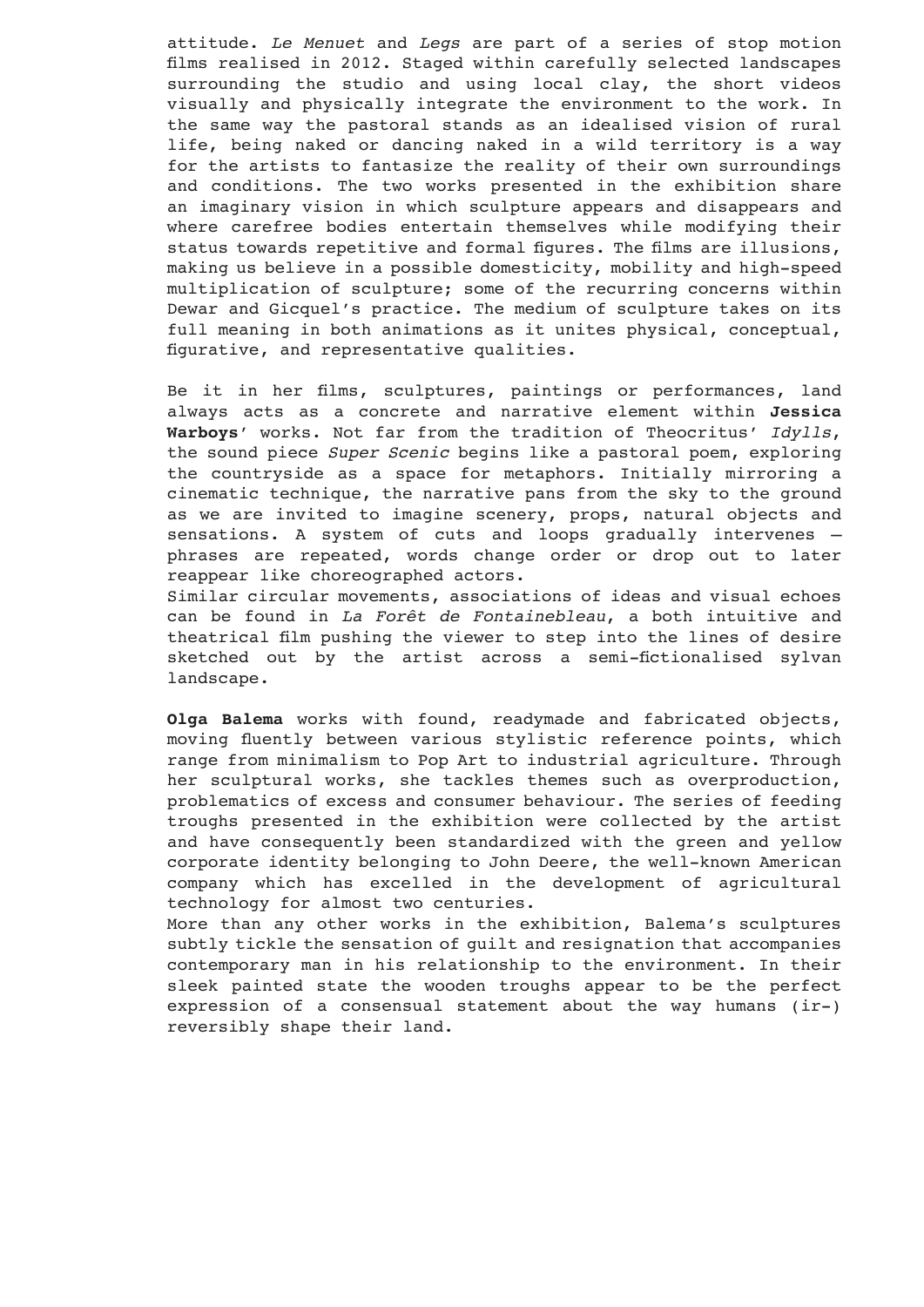#### **About the artists**

**Jean-Marie Appriou** (°1986, France) lives and works between Brest and Paris. He has had solo exhibitions at Jan Kaps Gallery (Cologne, 2015), Palais de Tokyo (Paris, 2014) and Galerie Edouard Manet (Gennevilliers, 2013). Appriou is represented by Jan Kaps (Cologne) and C L E A R I N G (New York/Brussels).

**Olga Balema** (° 1984, Ukraine) lives and works between Berlin and Amsterdam. Balema had solo exhibitions at the Swiss Institute (New York, 2016), Capri (Dusseldorf, 2015), Kunstverein Nürnberg (Nurenberg, 2015), Kunstvereiniging Diepenheim (Diepenheim, 2014) and 1646 (The Hague, 2013). She was an artist-in-residence at Rijksakademie van beeldende kunsten in 2011-2012 and at Skowhegan School of Painting and Sculpture in 2010. Olga Balema is represented by Croy Nielsen (Berlin), High Art (Paris) and Galerie Fons Welters (Amsterdam).

**Daniel Dewar** (°1976, UK) and **Grégory Gicquel** (°1975, France) currently live and work in Brussels and Paris. Dewar and Gicquel had solo exhibitions at KIOSK (Ghent, 2016), Front Desk Apparatus (New York, 2015), Etablissement d'en Face (Brussels, 2015), Museé Rodin (Paris, 2014), Centre Pompidou (Paris, 2013), Palais de Tokyo (Paris 2013) and Spike Island (Bristol, 2012). They participated in "Playtime", the 4th Biennale d'Art Contemporain de Rennes (Rennes, 2014) and in the 4th Yokohama Triennale, Yokohama Museum of Art (Yokohama, 2011). They were the recipients of the Prix Marcel Duchamp in 2012. Daniel Dewar and Grégory Gicquel are represented by Loevenbruck (Paris), Galerie Micheline Szwajcer (Brussels) and Truth and Consequences (Geneva).

**Steinar Haga Kristensen** (°1979, Norway) lives and works in Oslo. He studied at the National Academy of Art, Oslo, at the Academie der Bilden Kunst, Vienna, and at the Sydney College of Art, Sydney. He is one of the founding members of the performative artist group D.O.R. Between 2013-2015 Haga Kristensen had his studio at the upper floor of Oslo's City Hall, during which he created a monumental fresco mural. The work expressed itself during an ambitious operatic theatre performance on 5 and 6 September 2014. Haga Kristensen has had solo exhibitions at Vilnius Contemporary Art Centre (Vilnius, 2014), Etablissement d'en Face Projects (Brussels, 2013), Kunsthall Oslo (Oslo, 2012). Steinar Haga Kristensen is represented by Johan Berggren Gallery (Malmö).

**Amelie von Wulffen** (°1966, Germany) currently lives and works in Berlin. Von Wulffen has had solo exhibitions at Pinakothek der Moderne (Munich, 2015); Portikus (Frankfurt, 2013), Aspen Art Museum (Aspen, 2012) and Centre Pompidou (Paris, 2005). She was the recipient of the Ars Viva Prize, Kulturkreis der deutschen Wirtschaft (Berlin, 2002) and the Villa Romana Prize (Florence, 2000). From 2006 to 2011 she taught representational painting at the Academy of Fine Arts in Vienna. Amelie von Wulffen is represented by Freedman Fitzpatrick (Los Angeles), Gio Marcaoni (Naples) and Galerie Meyer Kainer (Vienna).

Jessica Warboys (°1977, UK) currently lives and works in Suffolk and Berlin. She has had solo exhibitions at Kunstverein Amsterdam (Amsterdam, 2016), M Museum (Leuven, 2015), Laing Gallery (Newcastle, 2014), Outpost, (Norwich, 2014), Spike Island (Bristol, 2013),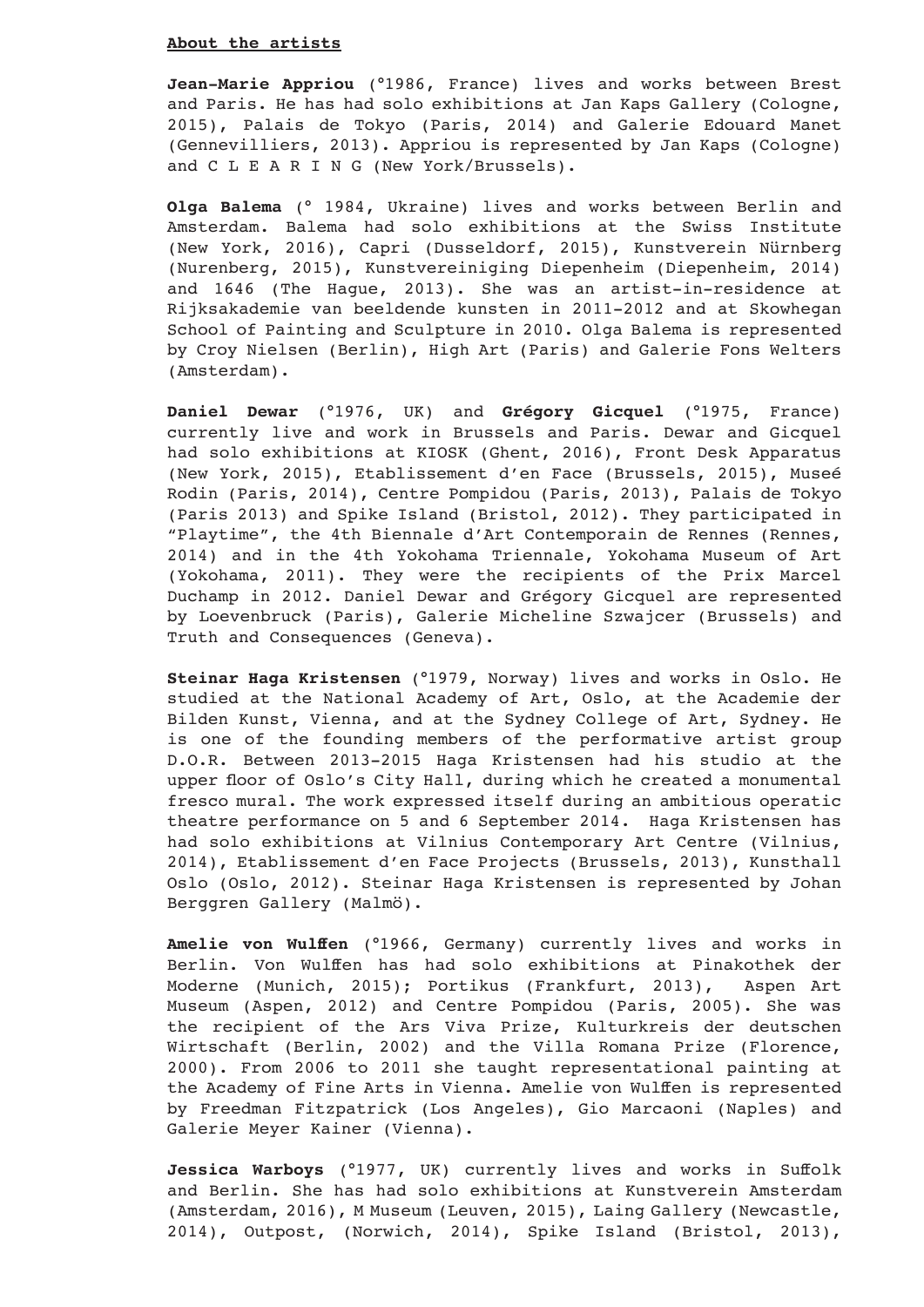Bielefelder Kunstverein (Germany, 2012), Nomas Foundation, (Rome, 2012), Cell Project Space (London, 2011) and Le Crédac, (Ivry-sur-Seine, 2011). She was part of the dOCUMENTA (13) exhibition (Kassel, 2013). Jessica Warboys is represented by Gaudel de Stampa (Paris).

# **Works in the exhibition**

#### **Ground floor hall**

Amelie von Wulffen *Untitled*, 2013 Oil on canvas 200 x 140 cm Courtesy of Meyer Kainer

Daniel Dewar & Grégory Gicquel *Legs*, 2012 HD film, aspect ratio 16:9 8 second loop

# **Temple**

Amelie von Wulffen *Untitled*, 2013 Oil on canvas 200 x 140 cm Courtesy of Meyer Kainer

Jean-Marie Appriou *Beekeeper (hydrangea)*, 2016 aluminium, blown glass 240 x 100 x 180 cm

*Untitled (cypress 1)*, 2016 40 x 230 cm bronze

*Untitled (cypress 2)*, 2016 40 x 230 cm bronze

Daniel Dewar & Grégory Gicquel *Le Menuet*, 2012 HD film, aspect ratio 16:9 3 second loop

Steinar Haga Kristensen *Les origines moqueuses (Le scepticisme du doute 01)*, 2016 Oil paint, linen canvas, jute canvas, pinewood, wood tar creosote, forged black steel, tjæredrev 255 x 283 cm & 255 x 583 cm

# **Ground floor corridor**

Jessica Warboys in collaboration with Morten Norbye Halvorsen *Super Scenic*, 2016 Sound file Words: Jessica Warboys – Music: Morten Norbye Halvorsen Duration: 5:50 (Plays every 20 minutes)